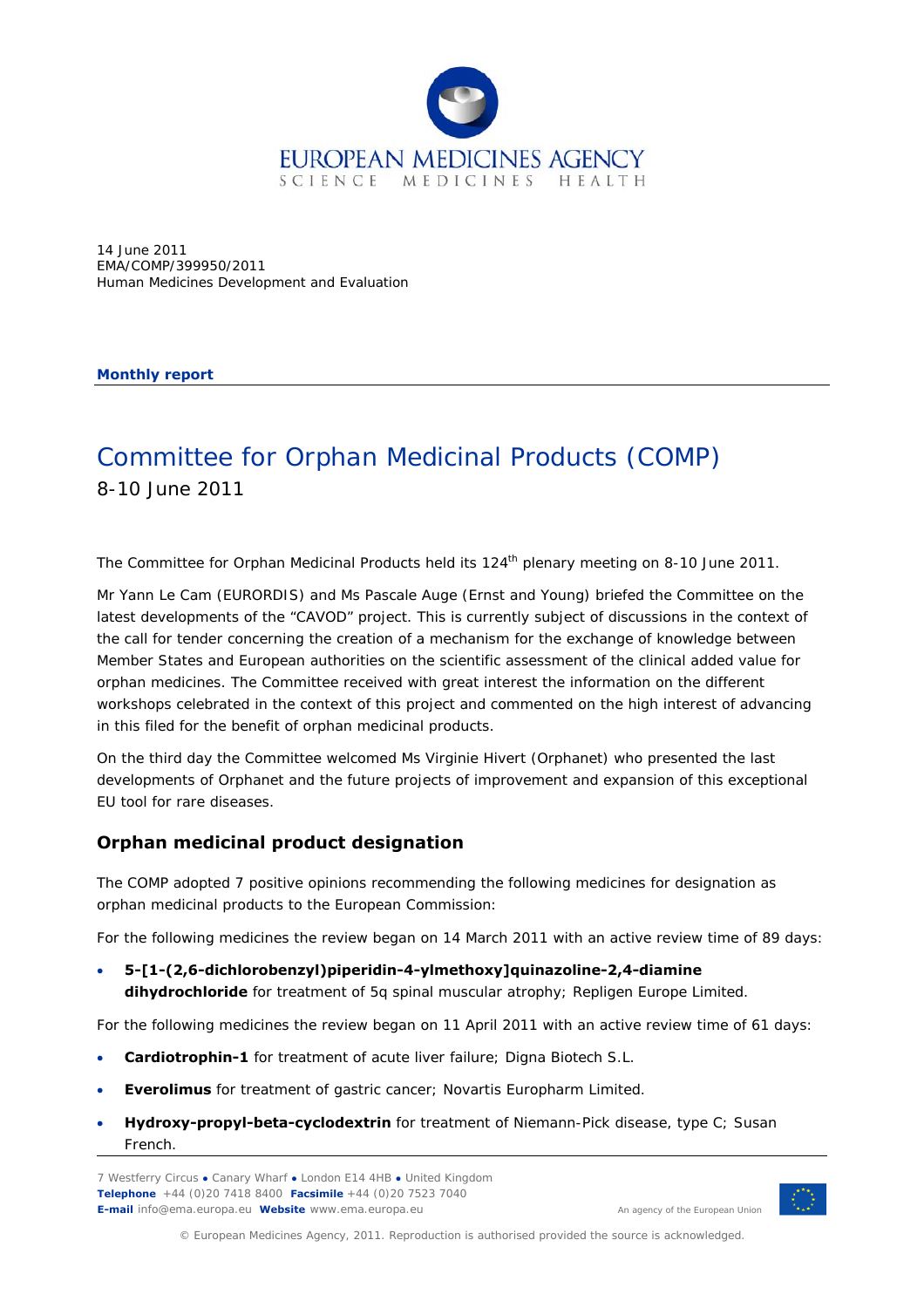- **Multilamellar microvesicle comprising phosphatidylcholine, sphingomyelin, phosphatidylethanolamine, phosphatidylserine, phosphatidylinositol and cholesterol** for treatment of cystic fibrosis; Lamellar Biomedical Ltd.
- **N-{[(5S)-3-(3-fluoro-4-thiomorpholin-4-ylphenyl)-2-oxo-1,3-oxazolidin-5 yl]methyl}acetamide** for treatment of tuberculosis; Pfizer Limited.
- **Sirolimus (Rapamycin)** for treatment of chronic non-infectious uveitis; Santen Oy.

Public summaries of opinions will be available on the Agency's website following adoption of the respective decisions on orphan designation by the European Commission.

### **Other information on the orphan medicinal product designation**

#### **Lists of questions**

The COMP adopted 11 lists of questions on initial applications. These applications will be discussed again at the next COMP meeting prior to adoption of the opinion.

#### **Oral hearings**

2 oral hearings took place.

#### **Withdrawals of applications for orphan medicinal product designation**

The COMP noted that 4 applications for orphan medicinal product designation were withdrawn.

#### **Detailed information on the orphan designation procedure**

An overview of orphan designation procedures since 2000 is provided in Annex 1.

The list of medicinal products for which decisions on orphan designation<sup>[1](#page-1-0)</sup> have been given by the European Commission since the last COMP meeting is provided in Annex 2.

#### **Applications for marketing authorisation for orphan medicinal products**

Details of those designated orphan medicinal products that have been subject of a new European Union marketing authorisation application through the centralised procedure since the last COMP plenary meeting are provided in Annex 3.

Details on the opinions for marketing authorisation for orphan medicinal products adopted by the Committee for Medicinal Products for Human Use (CHMP) can be found in the CHMP monthly report on the Agency's website.

### **Upcoming meetings**

ł

The 125<sup>th</sup> meeting of the COMP will be held on 6-8 July 2011.

<span id="page-1-0"></span><sup>1</sup> Details of all orphan designations granted to date by the European Commission are entered in the Community Register of Orphan Medicinal Products [http://ec.europa.eu/enterprise/sectors/pharmaceuticals/documents/community](http://ec.europa.eu/enterprise/sectors/pharmaceuticals/documents/community-register/html/index_en.htm)[register/html/index\\_en.htm](http://ec.europa.eu/enterprise/sectors/pharmaceuticals/documents/community-register/html/index_en.htm)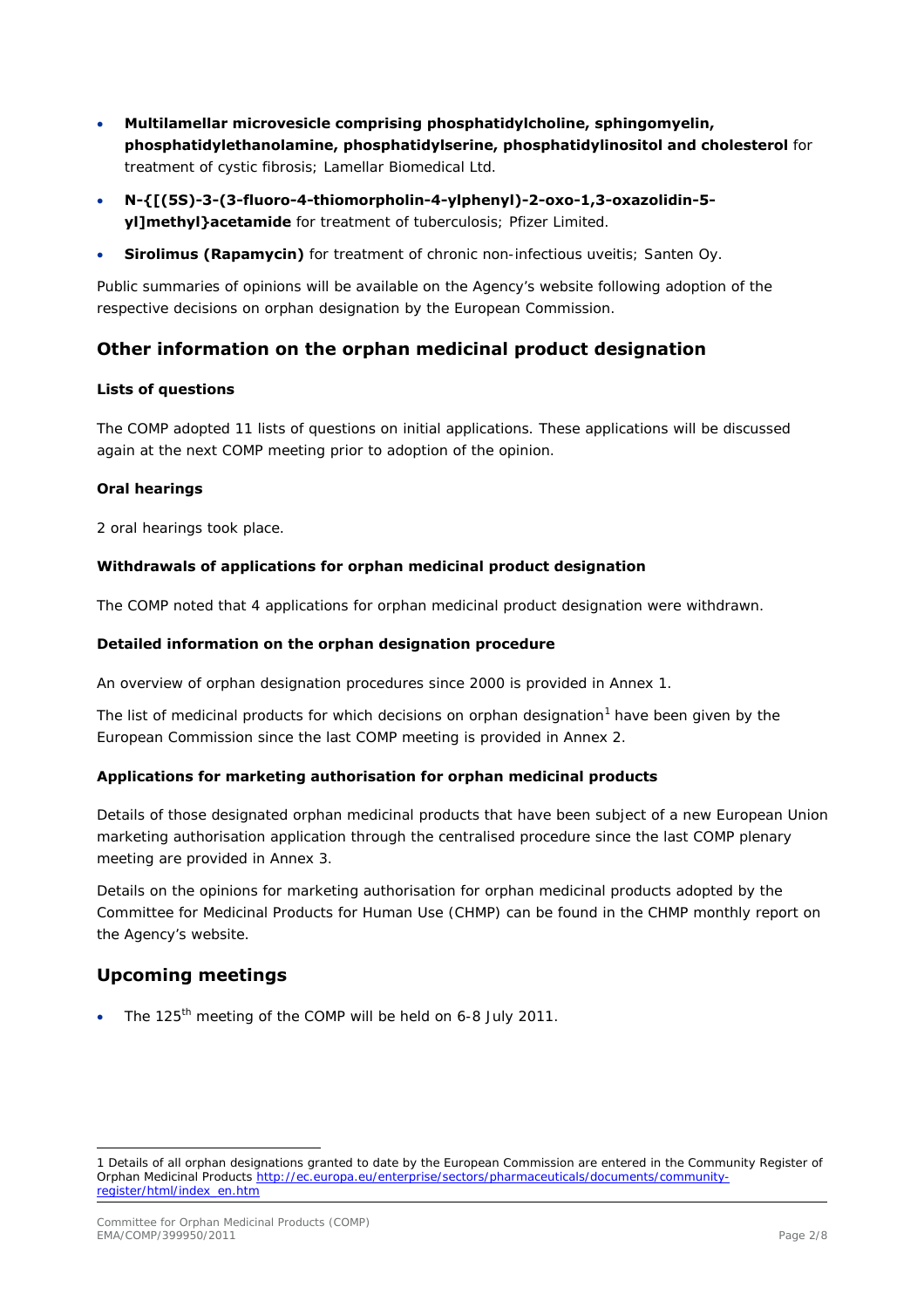#### **Note**

This monthly report, together with other information on the work of the European Medicines Agency, can be found on the Agency's website: [www.ema.europa.eu](http://www.ema.europa.eu/)

#### **Contact our press officer**

Monika Benstetter

Tel. +44 (0)20 7418 8427

E-mail: [press@ema.europa.eu](mailto:press@ema.europa.eu)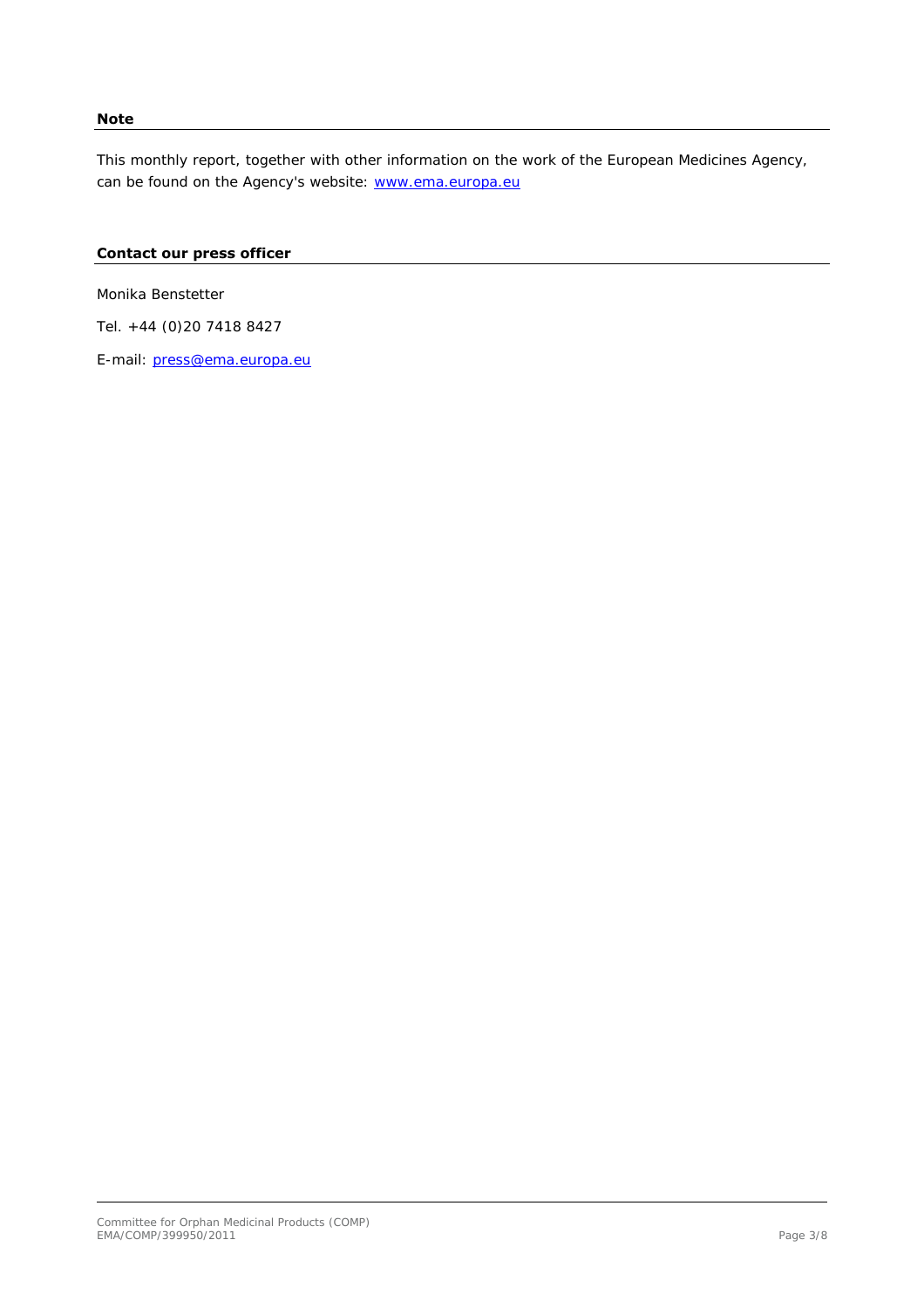## **Annex 1**

| Year         | <b>Applications</b><br>submitted | <b>Applications</b><br>discussed in<br>reporting<br>year | <b>Positive</b><br><b>COMP</b><br>opinions | <b>Applications</b><br>withdrawn | <b>Final</b><br>negative<br><b>COMP</b><br>opinions | <b>Designations</b><br>granted by<br><b>Commission</b> |
|--------------|----------------------------------|----------------------------------------------------------|--------------------------------------------|----------------------------------|-----------------------------------------------------|--------------------------------------------------------|
| 2011         | 60                               | 65                                                       | 50 (77%)                                   | 14 (22%)                         | 1(1%)                                               | 40                                                     |
| 2010         | 174                              | 176                                                      | 123 (70%)                                  | 51 (29%)                         | $2^2$ (1%)                                          | 128                                                    |
| 2009         | 164                              | 137                                                      | 113 (82%)                                  | 23 (17%)                         | 1(1%)                                               | 106                                                    |
| 2008         | 119                              | 118                                                      | 86 (73%)                                   | 31 (26%)                         | 1(1%)                                               | 73                                                     |
| 2007         | 125                              | 117                                                      | 97 (83%)                                   | 19 (16%)                         | 1(1%)                                               | 98                                                     |
| 2006         | 104                              | 103                                                      | 81 (79%)                                   | 20 (19%)                         | 2(2%)                                               | 80                                                     |
| 2005         | 118                              | 118                                                      | 88 (75%)                                   | 30 (25%)                         | $0(0\%)$                                            | 88                                                     |
| 2004         | 108                              | 101                                                      | 75 (74%)                                   | 22 (22%)                         | 4(4%)                                               | 72                                                     |
| 2003         | 87                               | 96                                                       | 54 (56%)                                   | 41 (43%)                         | 1(1%)                                               | 55                                                     |
| 2002         | 80                               | 76                                                       | 43 (57%)                                   | 30 (39%)                         | 3(4%)                                               | 49                                                     |
| 2001         | 83                               | 92                                                       | 64 (70%)                                   | 27 (29%)                         | 1(1%)                                               | 64                                                     |
| 2000         | 72                               | 32                                                       | 26 (81%)                                   | 6(19%)                           | $0(0\%)$                                            | 14                                                     |
| <b>Total</b> | 1294                             | 1231                                                     | 900 (73%)                                  | 314 (26%)                        | 17(1%)                                              | 867                                                    |

**Overview for orphan medicinal product designation procedure since 2000** 

<span id="page-3-0"></span>2 One more opinion was re-adopted in 2010 following the appeal to a negative opinion from 2009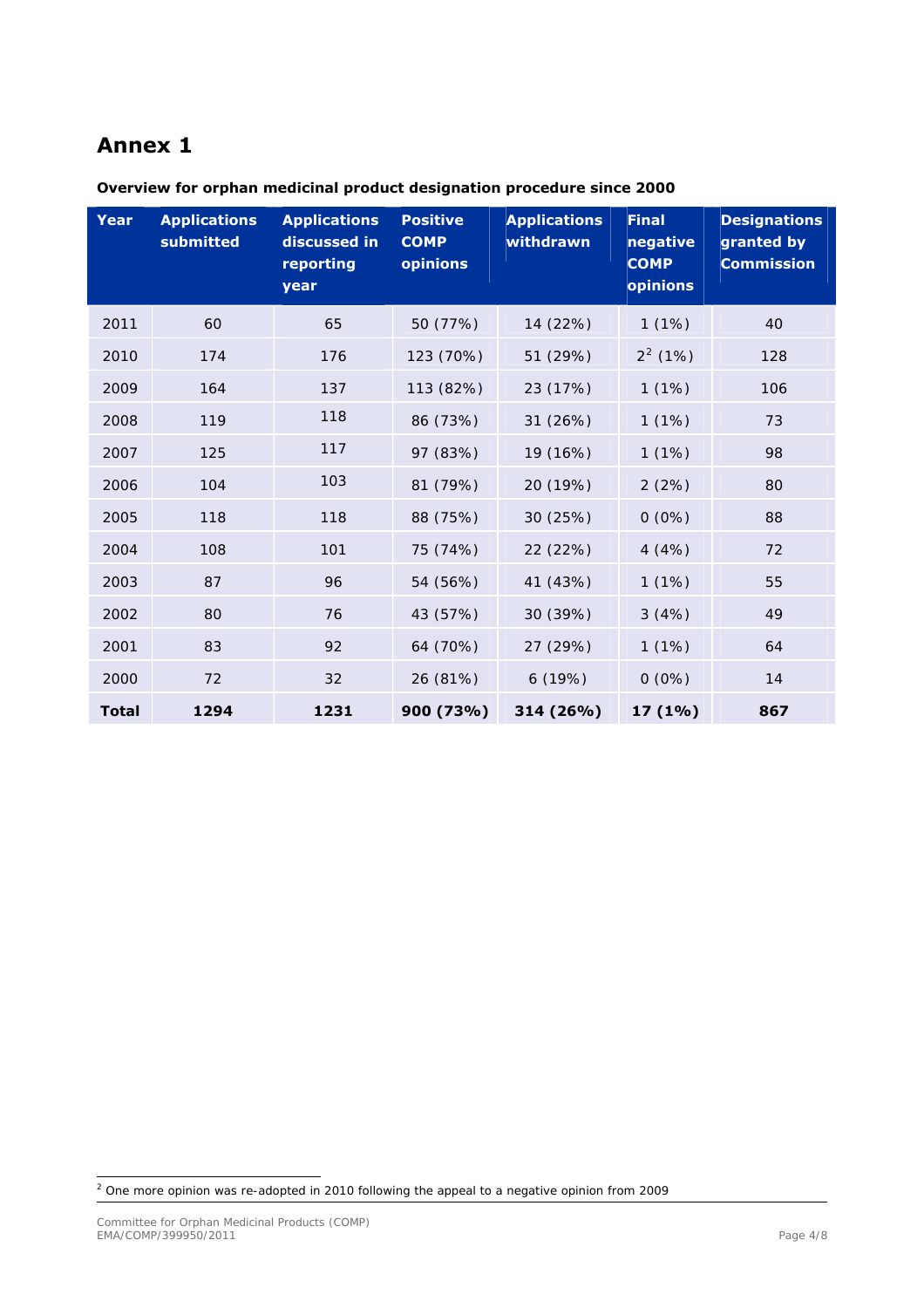# **Annex 2**

**Medicinal products granted a European Union designation as orphan medicinal product by the European Commission since the May 2011 COMP monthly report** 

| <b>Active substance</b> | [N-((2S,3R,3aS,3'R,4a'R,6S,6a'R,6b'S,7aR,12a'S,12b'S,Z)-<br>3,6,11',12b'-tetramethyl-<br>2', 3a, 3', 4, 4', 4a', 5, 5', 6, 6', 6a', 6b', 7, 7a, 7', 8', 10', 12', 12a', 12b'-<br>icosahydro-1'H,3H-spiro[furo[3,2-b]pyridine-2,9'-<br>naphtho[2,1-a]azulene]-3'-yl)methanesulfonamide<br>hydrochloride] |
|-------------------------|---------------------------------------------------------------------------------------------------------------------------------------------------------------------------------------------------------------------------------------------------------------------------------------------------------|
| Sponsor                 | Voisin Consulting S.A.R.L.                                                                                                                                                                                                                                                                              |
| Orphan indication       | Treatment of chondrosarcoma                                                                                                                                                                                                                                                                             |
| COMP opinion date       | 9 February 2011                                                                                                                                                                                                                                                                                         |
| Orphan designation date | 13 May 2011                                                                                                                                                                                                                                                                                             |

| <b>Active substance</b> | 9-cis-Retinyl acetate                     |
|-------------------------|-------------------------------------------|
| Sponsor                 | ORS Oxford Ltd                            |
| Orphan indication       | Treatment of Leber's congenital amaurosis |
| COMP opinion date       | 9 February 2011                           |
| Orphan designation date | 13 May 2011                               |

| <b>Active substance</b> | 9-cis-Retinyl acetate             |
|-------------------------|-----------------------------------|
| Sponsor                 | ORS Oxford Ltd                    |
| Orphan Indication       | Treatment of retinitis pigmentosa |
| COMP opinion date       | 9 February 2011                   |
| Orphan Designation date | 13 May 2011                       |

| <b>Active substance</b> | Adeno-associated viral vector containing the human ARSB<br>gene        |
|-------------------------|------------------------------------------------------------------------|
| Sponsor                 | Fondazione Telethon                                                    |
| Orphan indication       | Treatment of mucopolysaccharidosis type VI (Maroteux-Lamy<br>syndrome) |
| COMP opinion date       | 9 February 2011                                                        |
| Orphan designation date | 13 May 2011                                                            |

| <b>Active substance</b> | Adeno-associated viral vector containing the human NADH<br>dehydrogenase 4 gene |
|-------------------------|---------------------------------------------------------------------------------|
| Sponsor                 | Institut de la Vision                                                           |
| Orphan indication       | Treatment of Leber's hereditary optic neuropathy                                |
| COMP opinion date       | 9 February 2011                                                                 |
| Orphan designation date | 13 May 2011                                                                     |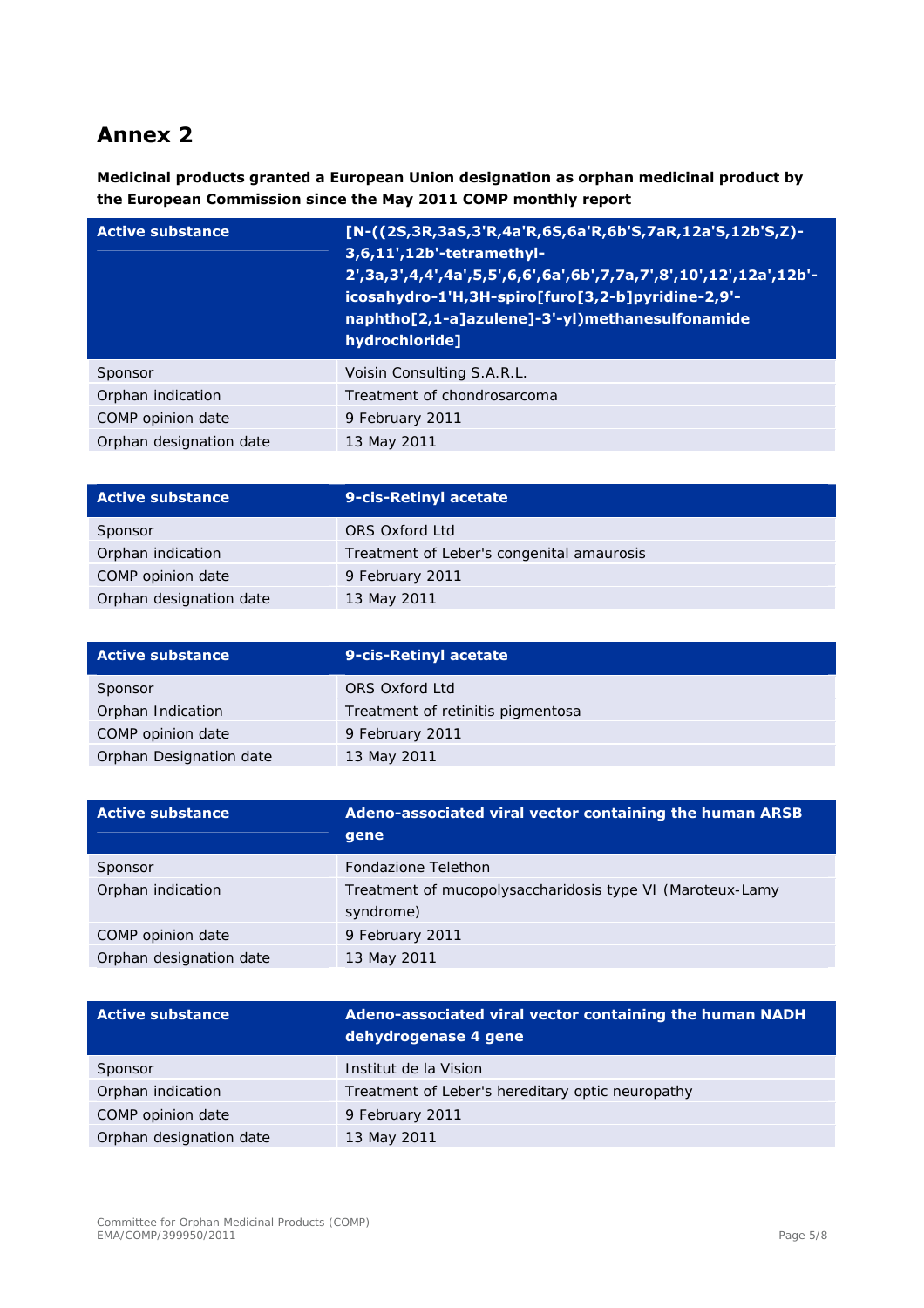| <b>Active substance</b> | Allogeneic bone marrow stem cells treated ex vivo with<br>16,16-dimethyl prostaglandin E2 |
|-------------------------|-------------------------------------------------------------------------------------------|
| Sponsor                 | Fate Therapeutics LTD                                                                     |
| Orphan indication       | Treatment of acute myeloid leukaemia                                                      |
| COMP opinion date       | 9 February 2011                                                                           |
| Orphan designation date | 13 May 2011                                                                               |

| <b>Active substance</b> | Allogeneic umbilical cord blood cells treated ex vivo with<br>16,16-dimethyl prostaglandin E2 |
|-------------------------|-----------------------------------------------------------------------------------------------|
| Sponsor                 | Fate Therapeutics LTD                                                                         |
| Orphan indication       | Treatment of acute myeloid leukaemia                                                          |
| COMP opinion date       | 9 February 2011                                                                               |
| Orphan designation date | 13 May 2011                                                                                   |

| <b>Active substance</b> | <b>Apomorphine hydrochloride</b>                        |
|-------------------------|---------------------------------------------------------|
| Sponsor                 | Dr Elkan Raphael Gamzu                                  |
| Orphan indication       | Treatment of moderate and severe traumatic brain injury |
| COMP opinion date       | 9 February 2011                                         |
| Orphan designation date | 13 May 2011                                             |

| <b>Active substance</b> | <b>Lenalidomide</b>                        |
|-------------------------|--------------------------------------------|
| Sponsor                 | Celgene Europe Limited                     |
| Orphan indication       | Treatment of diffuse large B-cell lymphoma |
| COMP opinion date       | 9 February 2011                            |
| Orphan designation date | 13 May 2011                                |

| <b>Active substance</b> | Lisuride hydrogenmaleate                                 |
|-------------------------|----------------------------------------------------------|
| Sponsor                 | Sinoxa Pharma UG                                         |
| Orphan indication       | Treatment of pulmonary arterial hypertension and chronic |
|                         | thromboembolic pulmonary hypertension                    |
| COMP opinion date       | 9 February 2011                                          |
| Orphan designation date | 13 May 2011                                              |

| <b>Active substance</b> | Recombinant fusion protein linking human coagulation factor<br>VIIa with human albumin |
|-------------------------|----------------------------------------------------------------------------------------|
| Sponsor                 | <b>CSL Behring GmbH</b>                                                                |
| Orphan indication       | Treatment of haemophilia B                                                             |
| COMP opinion date       | 9 February 2011                                                                        |
| Orphan designation date | 13 May 2011                                                                            |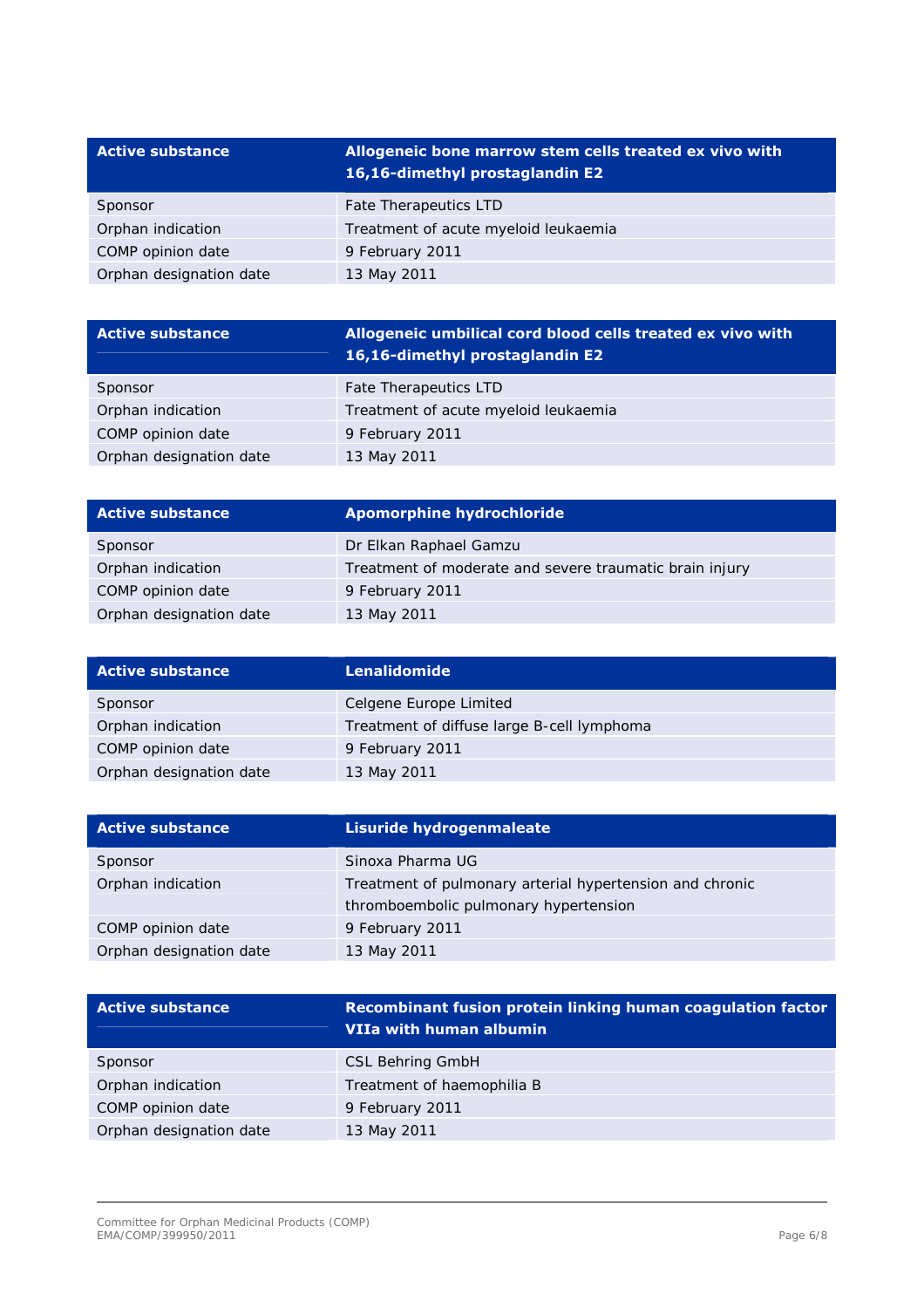| <b>Active substance</b> | <b>S-Nitrosoglutathione</b> |
|-------------------------|-----------------------------|
| Sponsor                 | Salupont Consulting Ltd     |
| Orphan indication       | Treatment of pre-eclampsia  |
| COMP opinion date       | 9 February 2011             |
| Orphan designation date | 13 May 2011                 |